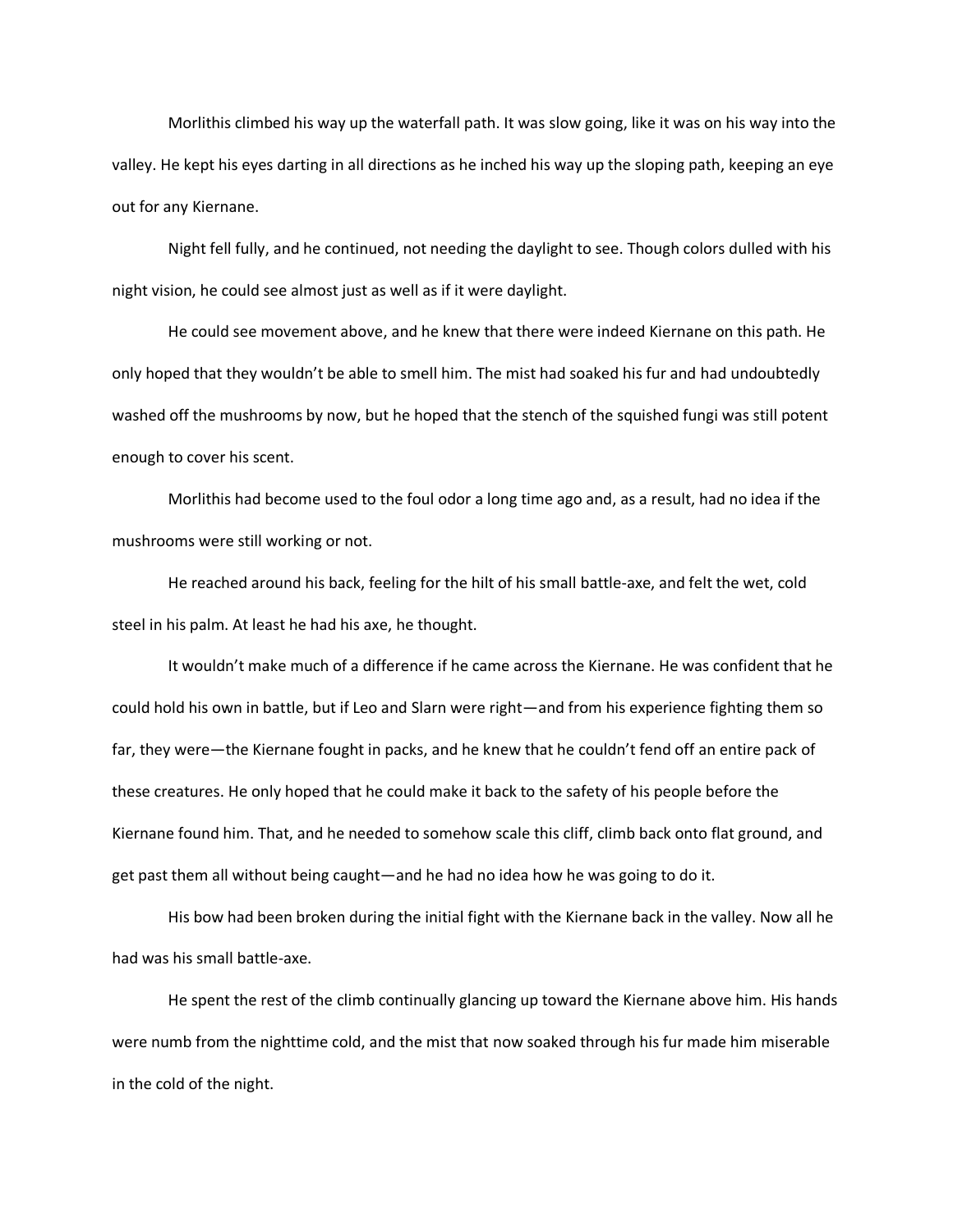He was more than halfway up the zigzagging trail, and as he looked up toward the Kiernane above him, he could now see two. He was gaining on them, but it didn't appear that they had noticed him yet, so he waited until the two enemy warriors were beyond his vision.

He slowed his pace, ensuring that he wouldn't catch up to his foes before reaching the top of the waterfall. When Morlithis finally reached the cliff top, he slowly peeked his head over the edge, just enough to search the edge of the forest. He saw no signs of his enemy, but he knew if they had caught his scent, then it was likely that they were waiting in ambush for him.

He checked the pouch he had stuffed the catnip into and gripped the hilt of his battle-axe one more time, then he climbed up off the cliff and ventured into the night forest. He crept through the forest slowly at first, scanning for any hints that the Kiernane were nearby. The deafening roar of the waterfall drowned out all other sounds, and he felt vulnerable not being able to hear.

He wouldn't be able to hear the enemy trying to sneak up on him. He couldn't hear the crunching of leaves or the cracking of twigs, and that unnerved him.

His training had never prepared him for this, and he felt, now, wholly inadequate for a warrior of the Feleine.

With every scurrying critter that he saw or the sudden movement of branches, he froze, waiting for the Kiernane to attack.

He thought he heard growling behind him, and when he spun around, he thought he saw a form, but as he stared, he saw no more movement, even with his dark vision.

He turned back around and continued toward the Feleine borders, picking up his pace to a slow jog.

He didn't make it much farther before he started hearing the growling again. This time he knew that it wasn't his mind playing tricks on him, so he started running.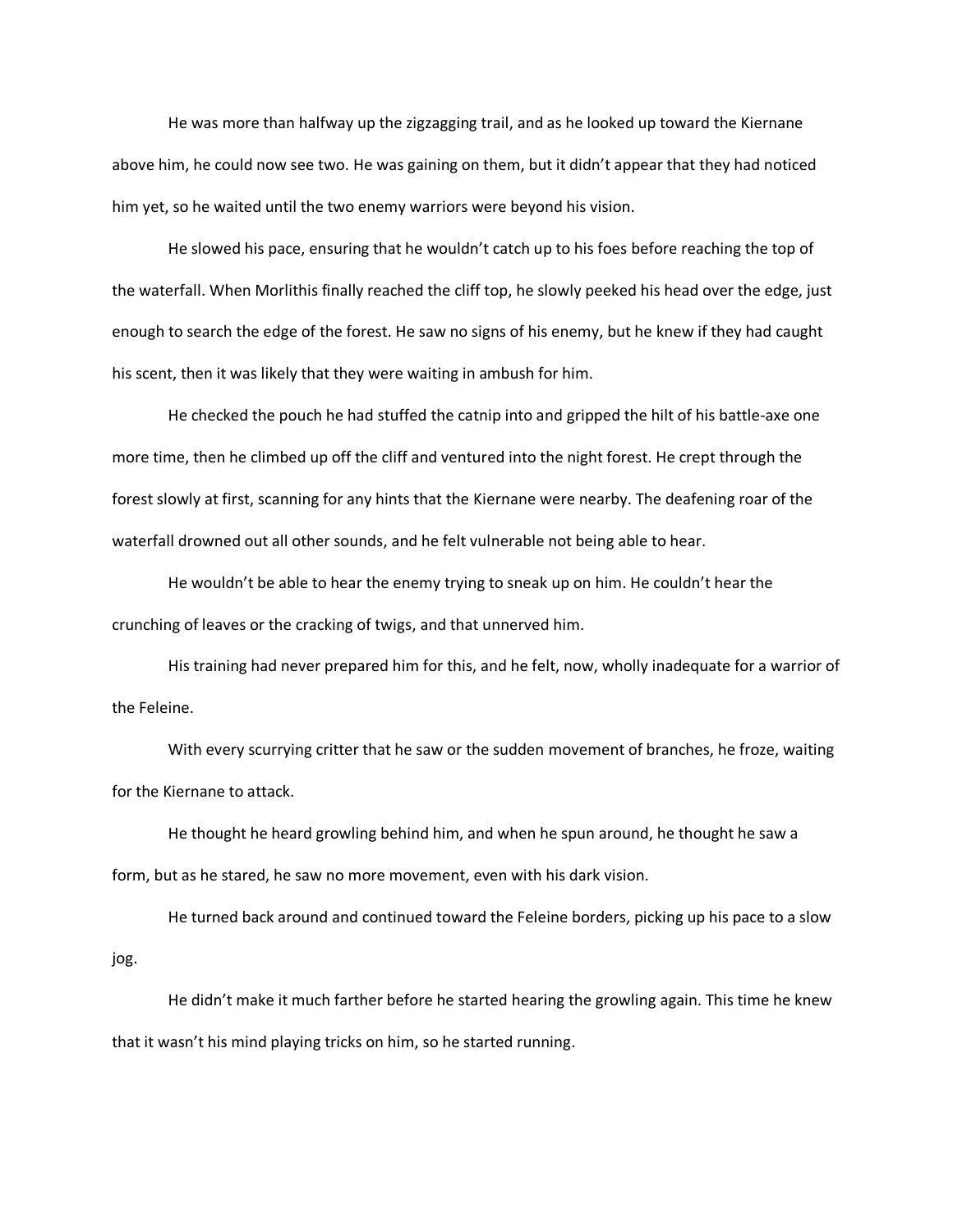He didn't make it a hundred feet before the growls became louder and more threatening. He heard them all around him now, and he heard the cracking of twigs from all around him.

He ran faster, his heart pounding in his chest, and his breath came heavy as he ran at a full sprint now. He ran until his throat hurt and his nostrils flared with dryness. He could barely breathe, though he gulped in air like he had just come up from a long stint underwater. His chest hurt with every breath, and his legs felt more like rubber now than anything, and his hand was numb from gripping his small axe so tightly.

The growls sounded as if they were right on top of him, and he could hear tree branches slapping something behind him as he pushed through them.

He ignored the thousands of scratches and cuts from his careless barreling through the brush and branches. The scratches and cuts were the least of his worries as he fled through the forest. As he ran for his life.

He finally gained the nerve to glance toward the sound of his pursuers, both to his right and his left. To his left, he saw in the dulled colors of his night vision the gray furred silhouettes of two Kiernane only yards away as they pushed past tree branches, and when he looked to his right, fear engulfed him as he saw three more.

He didn't bother glancing behind him, as there was no doubt there was at least one more giving chase.

Six Kiernane warriors!

He wouldn't last a minute against six without his bow.

He looked over again at the three warriors to his right and noticed one staring at him as it ran. When it saw Morlithis look at him, it smiled, sending a shiver down Morlithis's spine.

They were taunting him. They were playing with him.